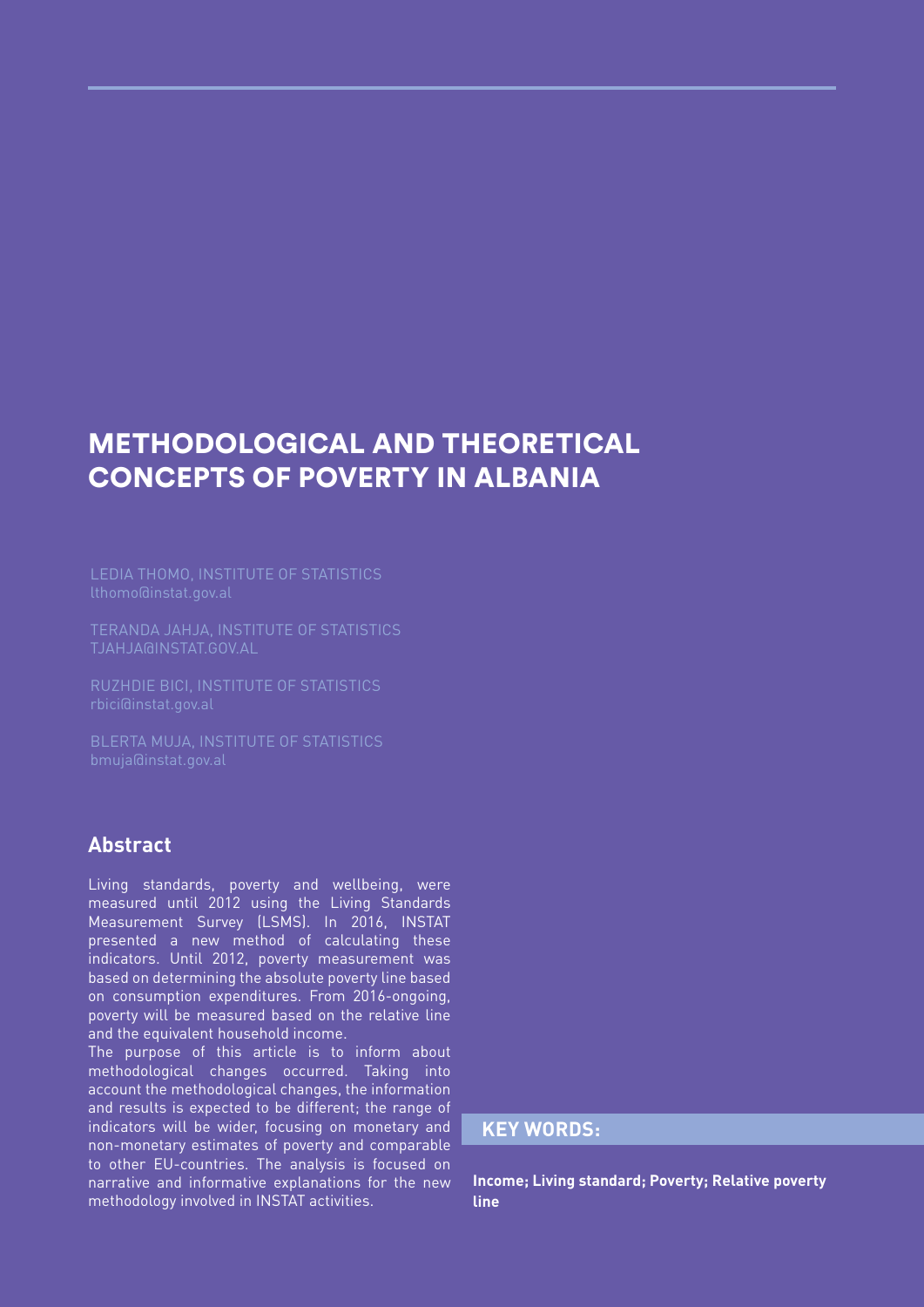## **1. INTRODUCTION**

The Living Standard Measurement Survey (LSMS) is the only source of information to measure the living standard, poverty, and wellbeing of Albanian household until 2012.

This survey collects a series of monetary and non-monetary indicators, bringing a variety of information to different users, and provides a necessary tool for policy maker and strategies. LSMS was conducted for the first time in 2002, followed by two other surveys every three years, respectively in 2005, 2008 and 2012 (INSTAT, 2013). Through LSMS it is tended to measure poverty by consumption expenditures and using the absolute poverty line. LSMS data are widely used by different users inside and outside the country.

From year 2016 in the activities of INSTAT was included the Income and Living Conditions Survey (SILC). SILC measures poverty based on total income of individuals or households and uses the relative poverty line. The SILC methodology is based on the Eurostat methodology and is comparable with EU countries (Eurostat, 2017).

### **2. METHODOLOGY OF CALCULATING POVERTY**

### **2.1 METHODOLOGY OF CALCULATING MONETARY POVERTY BASED BY HOUSEHOLD CONSUMPTION EXPENDITURES.**

For the first time, the poverty based on the consumption expenditures was carried out by the LSMS in 2002. The data of this survey were representative at four regions and by urban and rural area1. Other LSMS surveys conducted in 2005 and 2008 followed the same methodology. In 2012, in order to have more representative (from 4 Regions to 12 Prefectures), was increased the number of selected households in the survey. The results of this survey give a clear picture of expenditures, living conditions and poverty.

The LSMS calculates poverty by taking in consideration the necessary expenditure to provide food products and an expenditure level of nonfood basic necessities. In this way is calculated the absolute poverty line. For the calculation of the monetary poverty line it is used the methodology of "Cost of Basic Needs" (Ravallion and Bidani, 1994). The poverty level is calculated using the food basket

consumed by the individuals in the second to the fourth lowest deciles.

Taking into consideration the FAO<sup>2</sup> recommendations on the minimum calorie requirements according to age and sex, and adjusting these to the population distribution in Albania in 2001 (INSTAT, Census, 2001), it was estimated that the per capita required calorie intake was set at 2,288 calories per day.

The non-food component of the poverty line was calculated, taking into consideration the percentage of non-food expenditure of those households that spend for food consumption an amount approximately equivalent to the food poverty line. The food poverty line or extreme poverty line was set at 3,047 ALL per month, whereas the poverty line has been set at 4,891 ALL per month at constant prices (2002).

All the calculations done in 2005, 2008 and 2012 surveys have as base line the year 2002. For this reason, all results are deflated to bring the real values, which mean that they are cleaned from the influence of the price changes in the respective periods.

To calculate the total poverty line, first is calculated a food poverty line, or the cost of obtaining a certain minimum amount of calories, and then augments it by making an allowance for non-food basic necessities. The non-food component is calculated as the average of non-food share expenditures of households, assuming that they spent for food roughly the same amount as the food poverty line.

### **2.2 METHODOLOGY OF CALCULATING MONETARY POVERTY BASED ON HOUSEHOLD INCOME**

In 2016, for the first time in our country was conducted Income and Living Conditions Survey. The main purpose of this survey is to study the living conditions of households mainly related to their incomes both at national and European level. This survey is a basic source for generating comparable statistics on income distribution and social exclusion at European level. The EU-SILC survey is implemented in all EU member states on a regular annual basis. Income, social inclusion and living conditions statistics cover the objective and subjective aspects of these topics in both monetary and non-monetary aspects for households and individuals. The expected results will provide comparable statistics to other countries and will

<sup>1</sup> http://instat.gov.al/en/themes/social-condition/ living-standard-measurement-survey/#tab4

<sup>2</sup> Food Agriculture Organization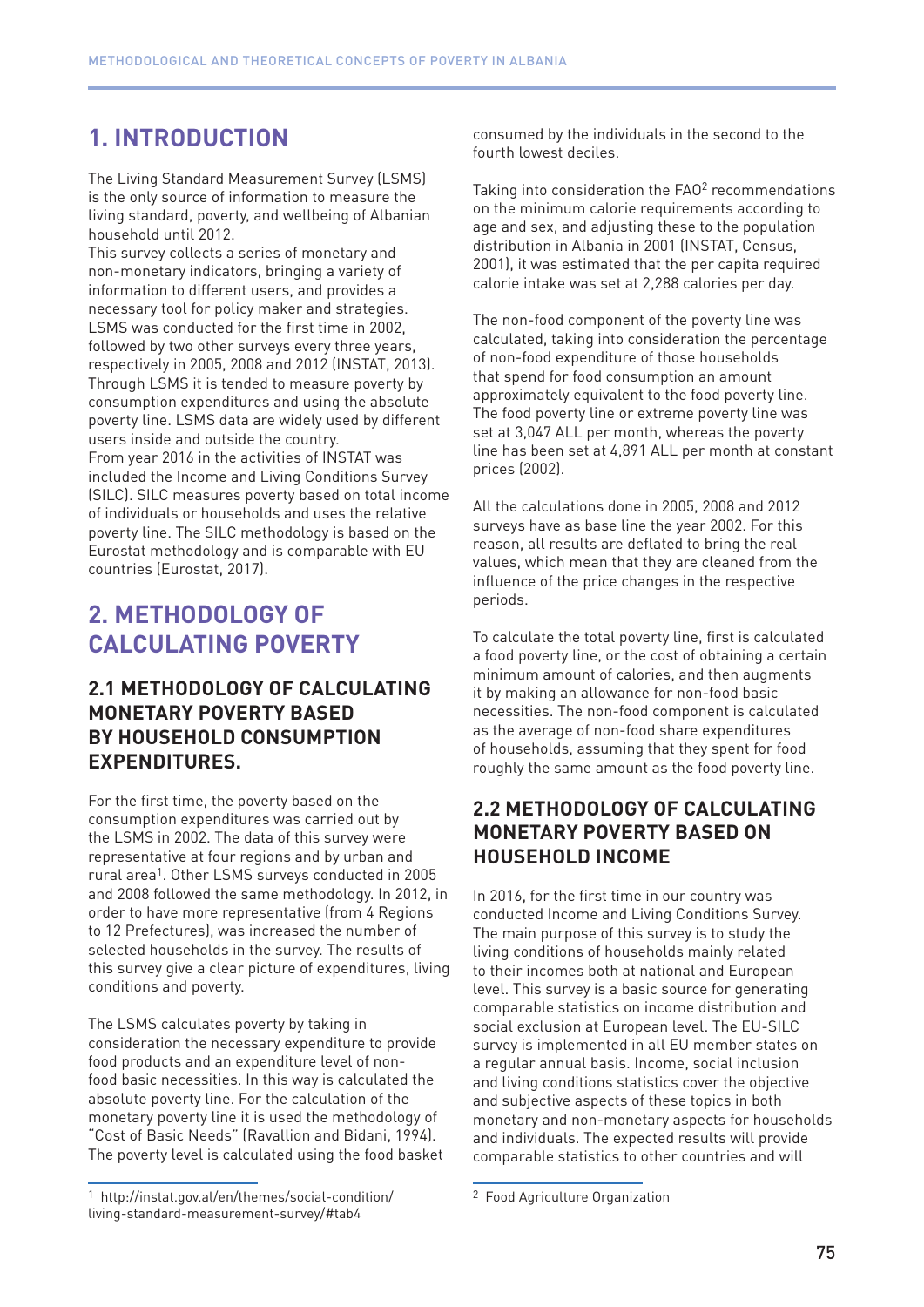help the country with reliable data in the area of poverty, social exclusion, and household income, helping in anti-poverty policies.

EU-SILC survey provides two types of annual data: - Cross-sectional data pertaining to a given time or a certain time period with variables on income, poverty, social exclusion and living conditions - Longitudinal data pertaining to individual-level changes over time, observed periodically over a four-year period.

Since the SILC survey contains panel data, the sample each year consists of 4 rotational groups, which have been in the survey for 1-4 years. Any rotation group remains in the survey for 4 years; every year one of the 4 rotational groups from the previous year is dropped and a new one is added. According to the methodology for measuring poverty, the poverty line is calculated with its relative concept (poor in relation to others) and is defined at 60% of the median of total equivalised disposable income of the household (disposable income per person), using the modified OECD equivalised scale. Total equivalised disposable household income is considered the household net income (that is, income after taxes, social and health contributions) from all household members.

Through SILC, equivalised disposable income of the individual is considered the total disposable income of the household after being divided using the modified OECD equivalised scale.

It is pointed out that in the income distribution per person it is suggested that each member of the household possesses the same income, i.e. the equivalised disposable income of the household. This means that each member of the household has the same standard of living. Consequently, in the income distribution per person, the income that is attributed to each person does not represent wages but, actually, an indicator of living conditions. All income values are calculated annually and are aggregated at household level.

The SILC methodology is complex and takes into account the same form of calculation as referred to Eurostat guideline (Eurostat, 2017). However, adjustments and changes are realized regarding the specifics of the country conducting the survey. This relates to the calculation of gross and net income where the taxation and insurance system changes, or other specifics related to transfers, social payments and pensions.

Equivalised disposable income is calculated as the total disposable income of the household divided by its equivalent size.

Equivalent household size refers to the OECD (OECD, 2008) modified scale and is calculated taking into account the number of adults in household (14 years and over) and children under 14 years old. The first adult of the household, 14 years old and over is counted as 1.0 person; other persons aged 14 or over are counted 0.5 persons and every household member who is 13 years old or younger is counted as 0.3 persons.

The function for the weight in the household size is:

#### W<sub>OECD</sub>=1A+0.5OA+0.3CH

The income of a household with two adults and two children under 14 years old is divided with a weight of  $1 + 0.5 + (2 * 0.3) = 2.1$ ; of a household with two adults is divided with  $1 + 0.5 = 1.5$ ; of a household with two adults and two children above 14 years old is divided with  $(1 + 0.5 + (2 \cdot 0.5) = 2.5$ , etc. Disposable income of the household is divided by the equivalent size of the household, obtaining equivalised disposable income per person and ranking from the lowest value to the highest value.

From EU-SILC the poverty line is calculated by taking into account what is known as the relative poverty line widely used as the official poverty line for measuring poverty in European countries, 60 percent of the median of the equivalised disposable income per person.

In this way, people who fall below the poverty line are defined as individuals whose equivalised disposable income is below the poverty line. This is also the monetary poverty line.

### **3. COMPARABILITY BETWEEN SILC AND LSMS**

There are a number of differences and methodological differences in the two surveys that normal bring different expectations in variables and indicators, as shown in Table 1.